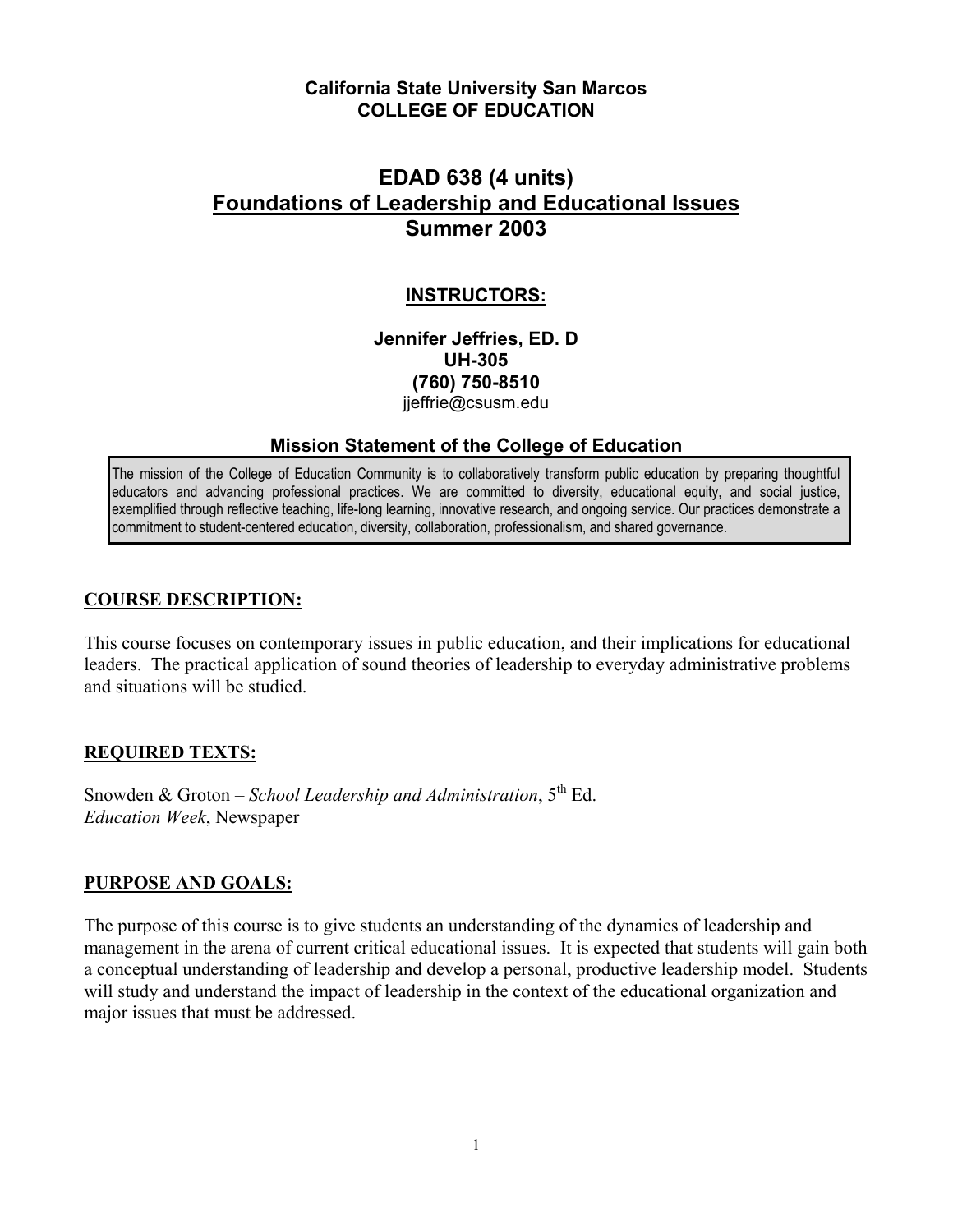Course goals include the ability to:

- 1. Develop a personal definition, understanding and philosophy of leadership.
- 2. Develop knowledge and understanding of historical perspective of leadership.
- 3. Understand the role of leadership outward from the organization marketing.
- 4. Understand the role of leadership within the organization effectiveness and productivity.
- 5. Identify and understand the key, current critical issues in education and the need of appropriate action/reaction.
- 6. Understand various approaches and skills in conflict management and resolution.
- 7. Develop an understanding as to why some leaders succeed and others do not.
- 8. Understand the concept of ethical dilemmas and how leadership needs to respond to those dilemmas.

## **REQUIREMENTS AND GRADING**:

#### **Grading Policy:**

1. Attendance policy of the College of Education: Due to the dynamic and interactive nature of this course, all students are expected to attend all classes and participate actively. At a minimum, students must attend more than 80% of class time, or may not receive a passing grade for the course, at the discretion of the instructor.

For this class, that means you cannot miss more than 12 hours of class time and receive credit. Absences will affect the student's course grade. Students who miss a class should discuss the make-up assignment with the instructor. Should the student have extenuating circumstances, s/he should contact the instructor as soon as possible; students are expected to complete the make-up as quickly as possible.

- 2. The following are expectations of every student:
	- Active participation in class discussions/activities & encouragement of colleagues to do the same
	- Completion of all course requirements on time
	- Demonstration of learning, thinking, stretching, listening, reflecting
	- A high level of scholarship is expected of all graduate students

*In-class Participation* - In-class discussion, posing and responding to questions, and active participation in all group activities is expected of all students. Students are expected to contribute, not dominate, and to ensure the participation of all other students. **30% of grade**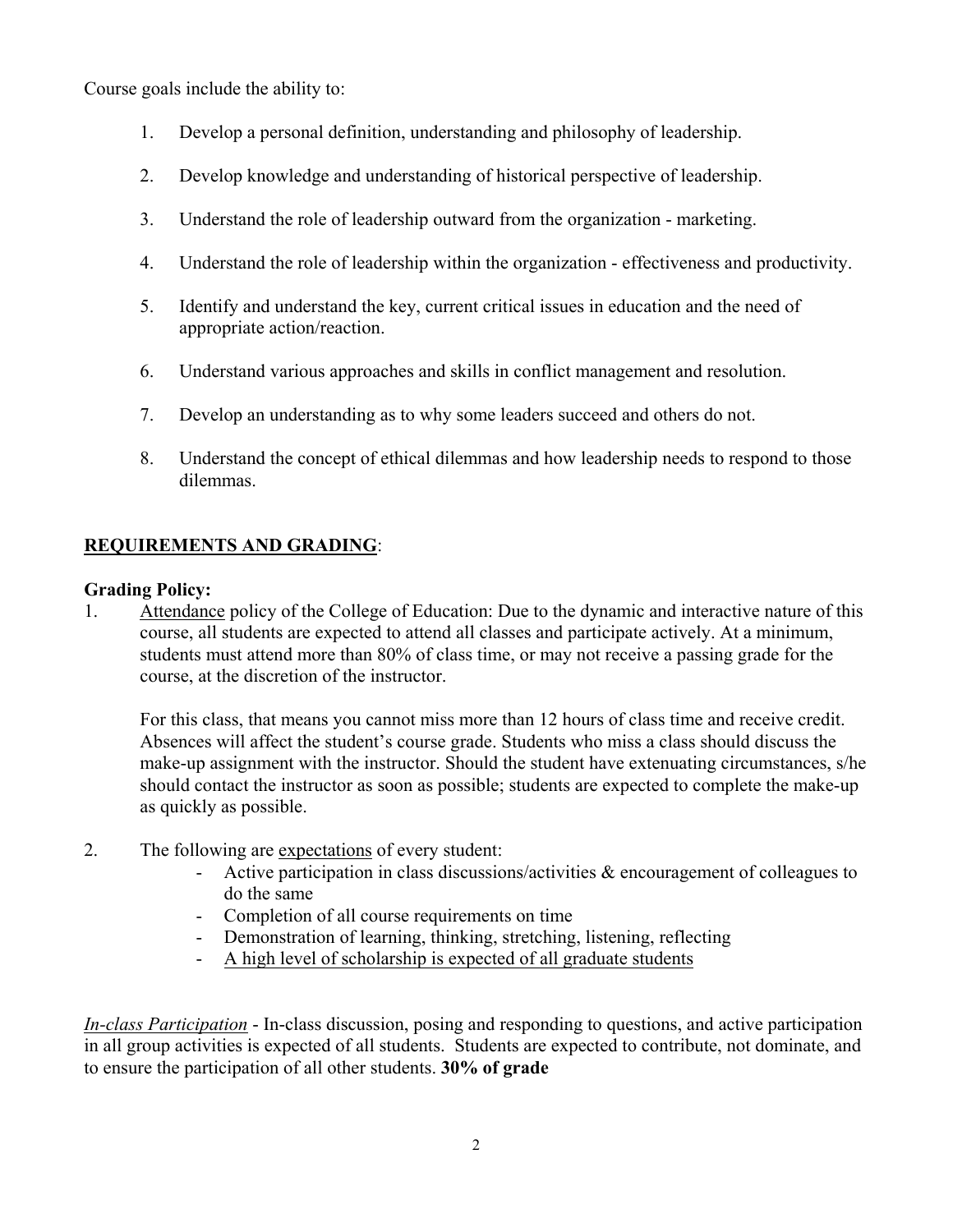*Debates* – Two 2 person teams (one pro and one con) will participate in an oral debate on a major contemporary issue in education. The debate will present a description of the issue and information based on research, pro and con perspectives, analysis of the issue's implications, a summary and conclusions. Following each presentation students observing the debate will submit a one-page paper critiquing the debate. In-class time will be provided for selection, organization and exploration of debate topics. **15% of grade** 

Debate format:

- 20 min. Opening Statement: 10 min. each side
- 10 min. Rebuttal and Questions: 5 min. each side
- 10 min. Closing Statement: 5 min. each side
- 10 min. Quiet reflection  $\&$  note making by observers in preparation for 1 page critique

*Individual Presentations* - Students will lead weekly discussions of current issues presented in *Education Week*. The purpose of this activity is **to demonstrate that you have the ability to spot a current issue that has leadership implications and the skills to initiate a discussion** about the content and implication of the issue to K-12 education. **15% of grade**

## *Case Studies and In-baskets* – Instructors will describe these activities in class. **10% of grade**

*Final Paper* – In this final paper of your Preliminary Administrative Services Credential program, you are to present your **leadership philosophy focused on a school leader's primary mission of ensuring the achievement of every student.** You have studied leadership through courses, readings, experiences, and observations for the past two years. This paper is your opportunity to synthesize what you have learned about leadership. Write as if you were the principal of a school. Describe your philosophy and show evidence of deep thought and insight, referring to the knowledge, skills and wisdom you gained over the past four semesters in this CSUSM leadership program. Be specific, citing specific readings, research, class lessons, and experiences. **15% of grade** 

Your paper must be of the highest quality, a maximum of 4 pages, 1" margins, double-spaced using 12 point font Arial. Do not use clichés or current faddish or educational jargon.

*Final Presentations* – Each person will make a final presentation to the class, describing her/his two most powerful leadership learnings from the program. The guideline sheet is attached. This guideline sheet will be completed by each class member to serve as feedback for each presenter. One purpose of this activity to show that you can powerfully and completely communicate in prescribed amount of time given specific content expectations. The use of props, AV or other realia is an individual decision. **15% of grade**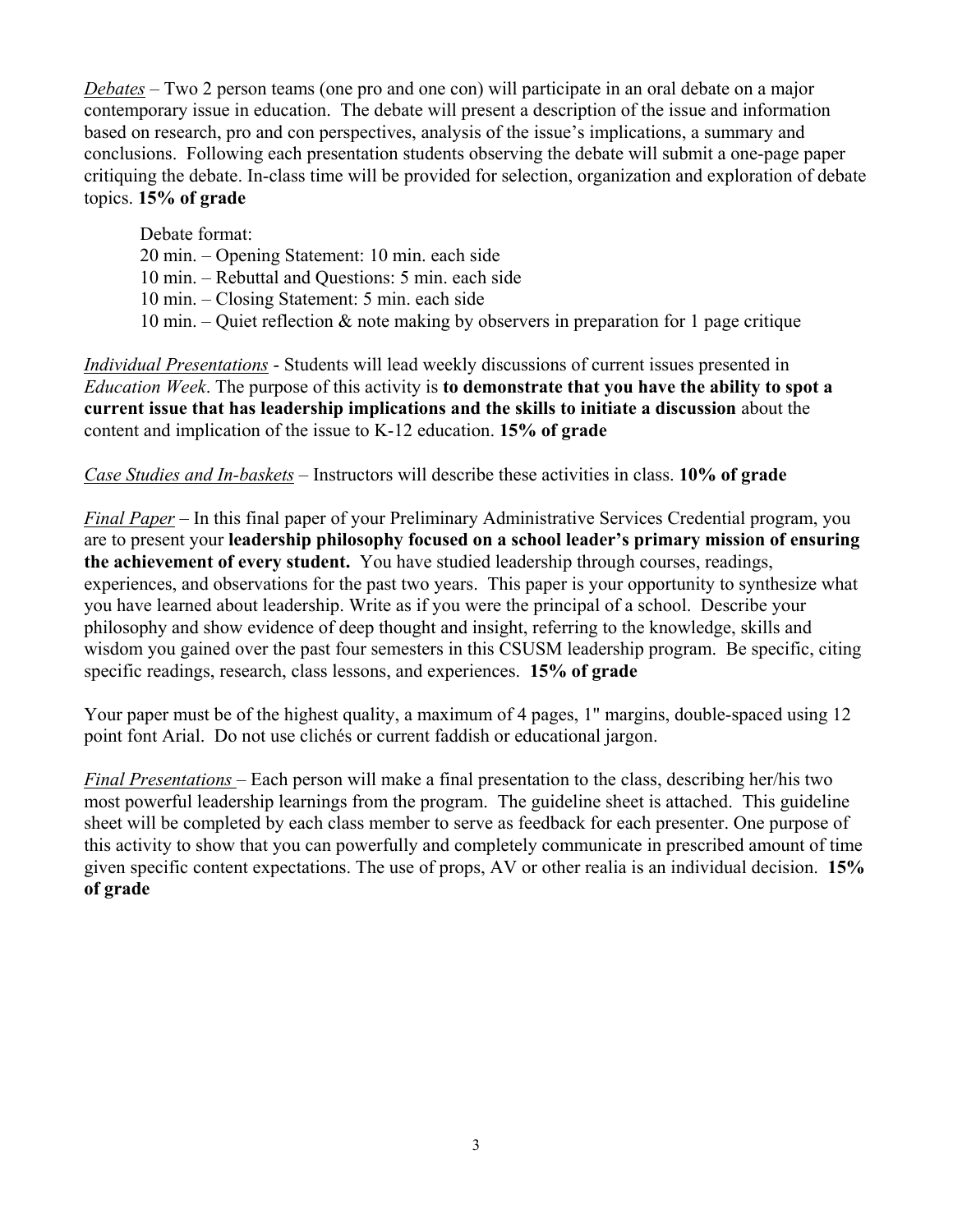# **Spring 2003 Tentative Schedule**

## **Date Topic**

| 5/14 | Review course outline and student responsibilities;<br>Initiating and Sustaining the Leadership Conversation;<br>Changing the Organizational Culture.                                               |                       |
|------|-----------------------------------------------------------------------------------------------------------------------------------------------------------------------------------------------------|-----------------------|
|      | Sign Up for video                                                                                                                                                                                   | (4 hours)             |
| 5/20 | In Basket Exercise. Shaping and Assigning Debate Topics;<br>Debate preparation; Current issues discussion (Education Week)                                                                          | (4 hours)             |
| 5/27 | Ethical Dilemmas; Historical and contemporary leadership models and<br>how ethical dilemmas were/are solved in those models. Current issues<br>discussion (Education Week)<br>$(4.5 \text{ hours})$ |                       |
| 6/3  | In-basket; Current issues discussion; (Education Week)<br><b>Conflict Resolution Resources</b>                                                                                                      | $(4.5 \text{ hours})$ |
| 6/7  | Current issues discussion (Education Week)<br>Marketing Our Schools<br>How and Why Leadership Fails<br>Discussion and reflection on the videos.                                                     | $(8 \text{ hours})$   |
|      | Students are to have viewed 12 Angry Men, Norma Rae, Malcom X                                                                                                                                       |                       |
| 6/10 | Current issues discussion (Education Week)                                                                                                                                                          | 4.5 hours)            |
| 6/17 | Case Study; Current issues discussion ( <i>Education Week</i> )                                                                                                                                     | $(4.5 \text{ hours})$ |
| 6/23 | 3 Critical Issue Debates; Current issues discussion (Education Week);<br>Insights into Special Education                                                                                            | (6 hours)             |
| 6/24 | 3 Critical Issue Debates; Current issues discussion ( <i>Education Week</i> ) (6 hours)                                                                                                             |                       |
| 6/25 | 1 Critical Issue Debate; Leadership Simulation Exercise; Current issues<br>discussion (Education Week)                                                                                              | (6 hours)             |
| 6/26 | Leadership Simulation Exercise; Final Portfolio Presentations;<br><b>Leadership Paper Due</b>                                                                                                       | (6 hours)             |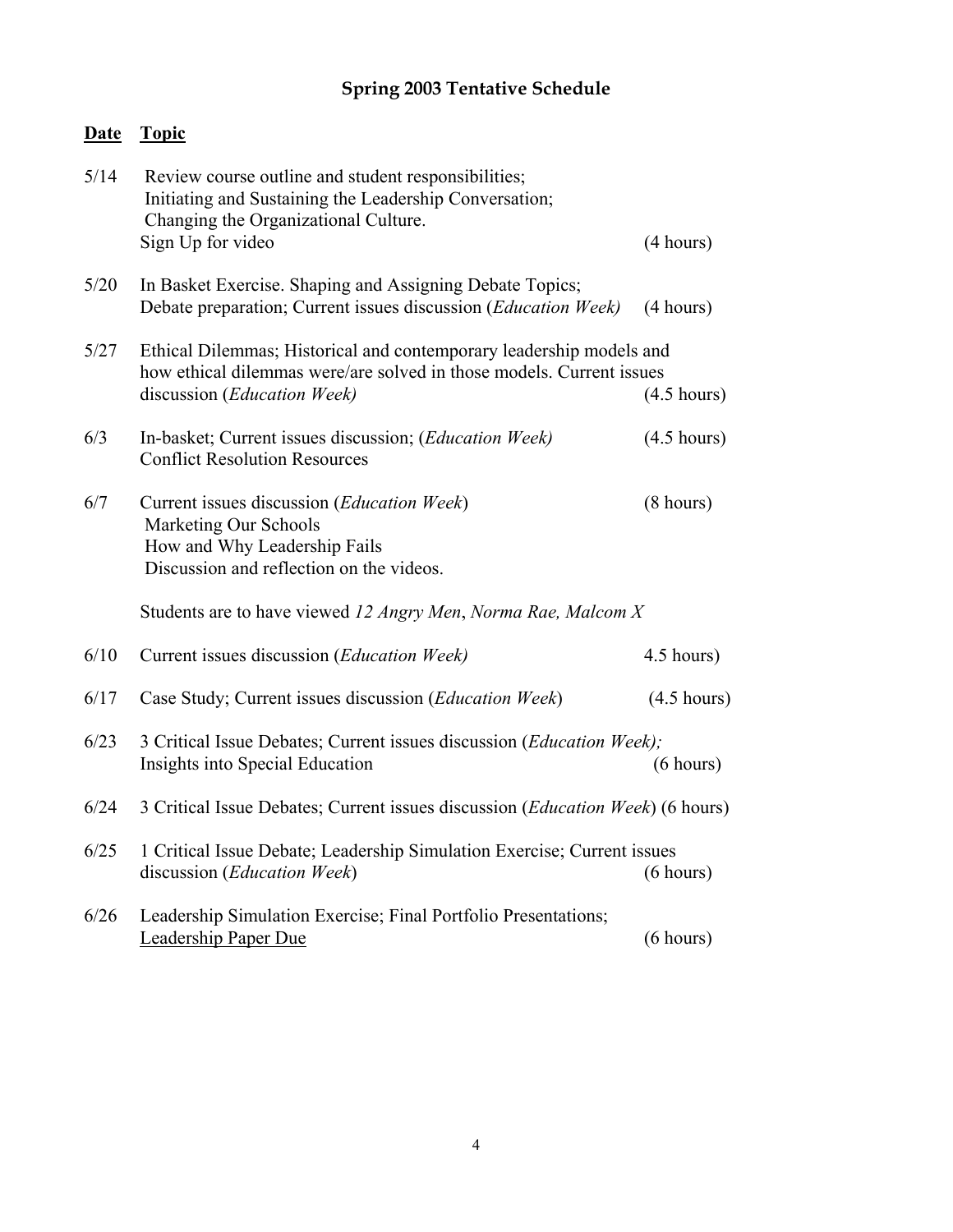#### **EDAD 638 FINAL PORTFOLIO PRESENTATION**

By:

*Summer 2003* 

- 1. What was the presenter's first most powerful learning? **(It is assumed that relationship building is a common powerful learning. It should not be included in this reflection.)**
- ♦ Why is it significant?
- ♦ How was it learned?
- ♦ What significance *for action* does this have for the person as a school site leader?
- 2. Second most powerful learning?
	- ♦ Why is it significant?
	- ♦ How was it learned?
	- ♦ What significance *for action* does this have for the person as a school site leader?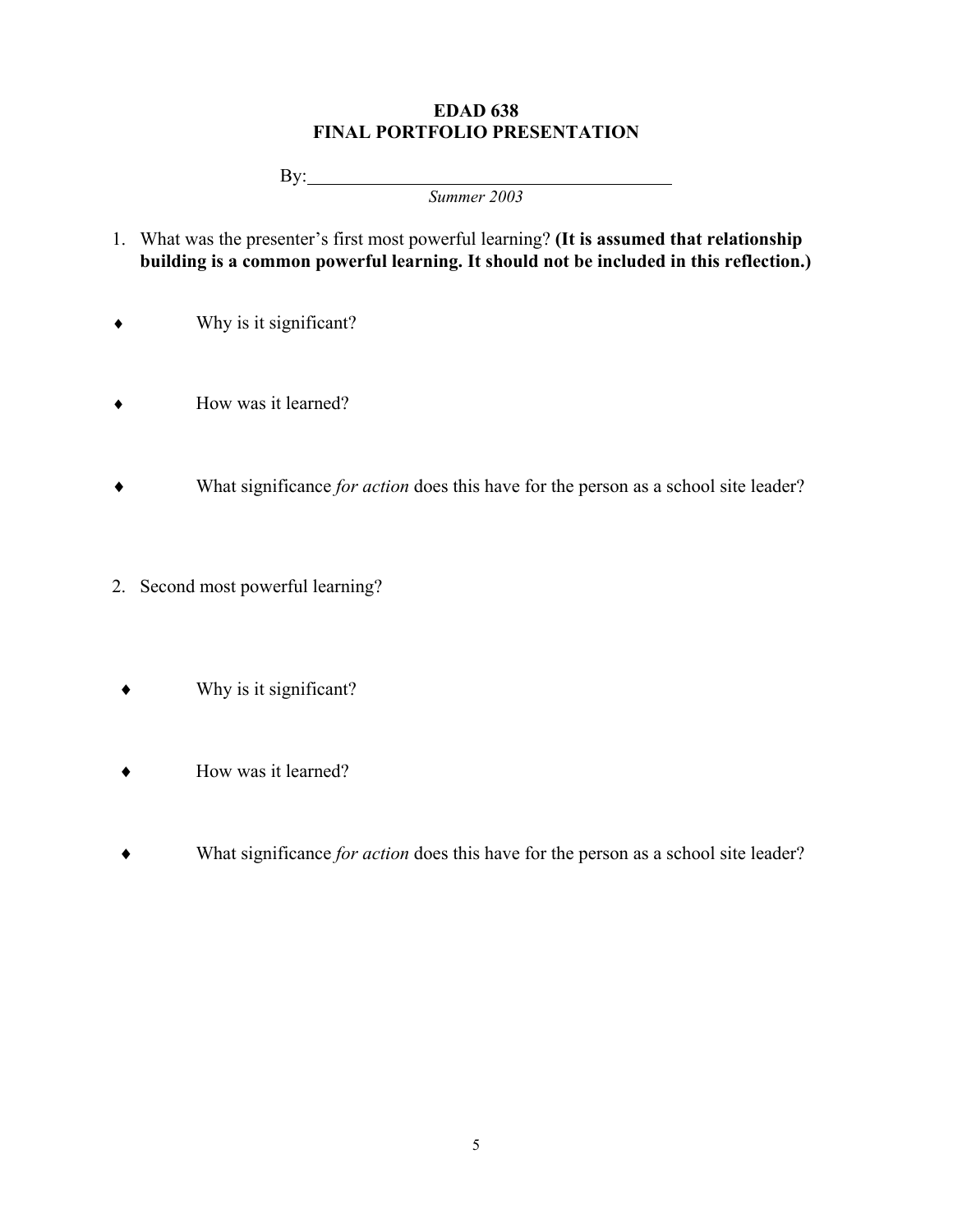# **EDAD 638 FINAL PORTFOLIO PRESENTATION**

- *(PAGE 2 OF 2)*
- 3. Comment on presentation skills, i.e. clear, succinct, within the time allotted, etc.? (Time is 10-12 minutes.)
- 4. What references were made to: class discussions, readings, class & field activities?
- 5. What was the evidence of depth of thought?
- 6. Based upon the presentation, what is a key aspect of the presenter's educational philosophy ?
- 7. Other comments to help the person grow.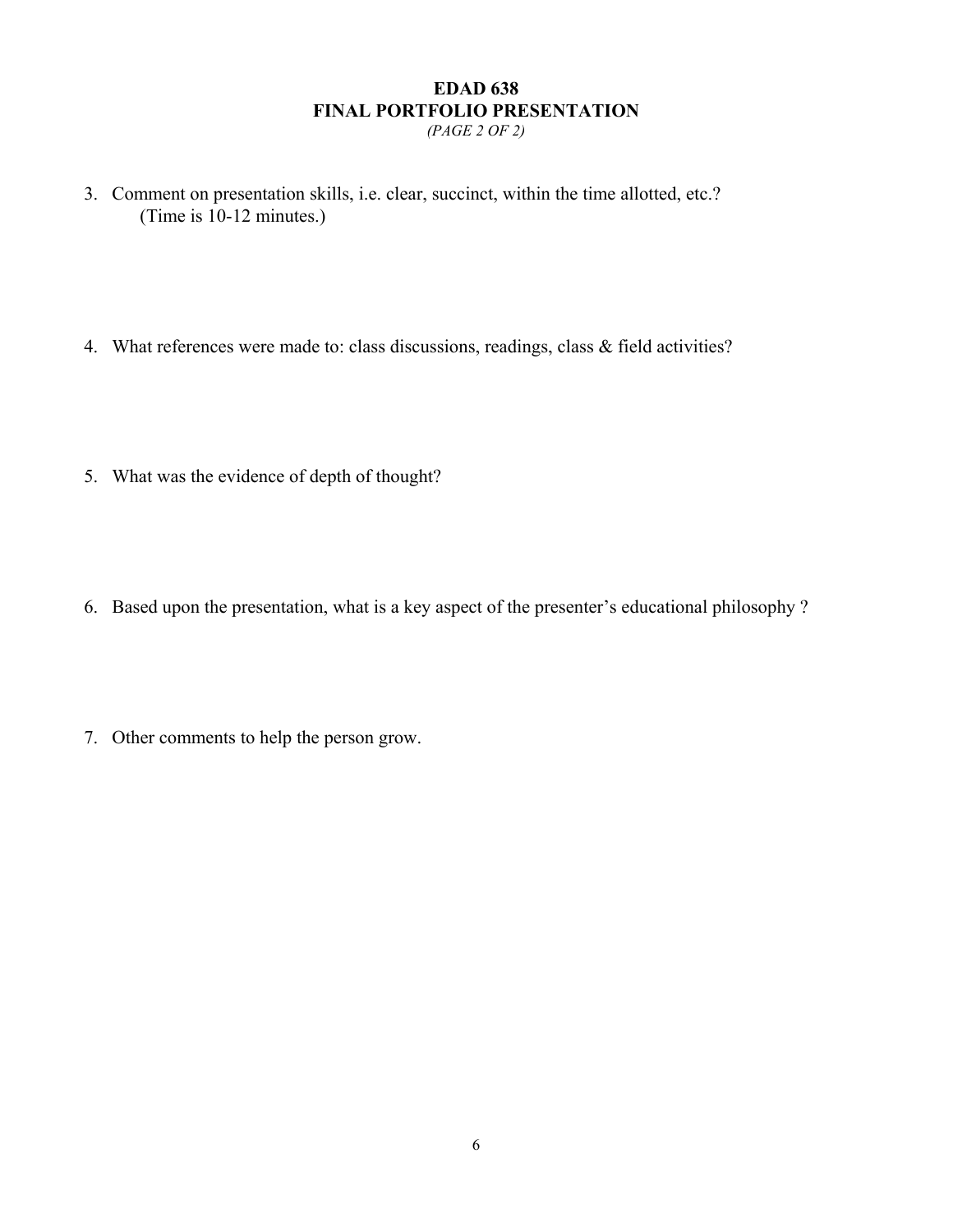## Debate Feedback

- Con:
- 5. Which team won? That is, which team provided the most compelling case for its position? Provide specifics to support your conclusion.